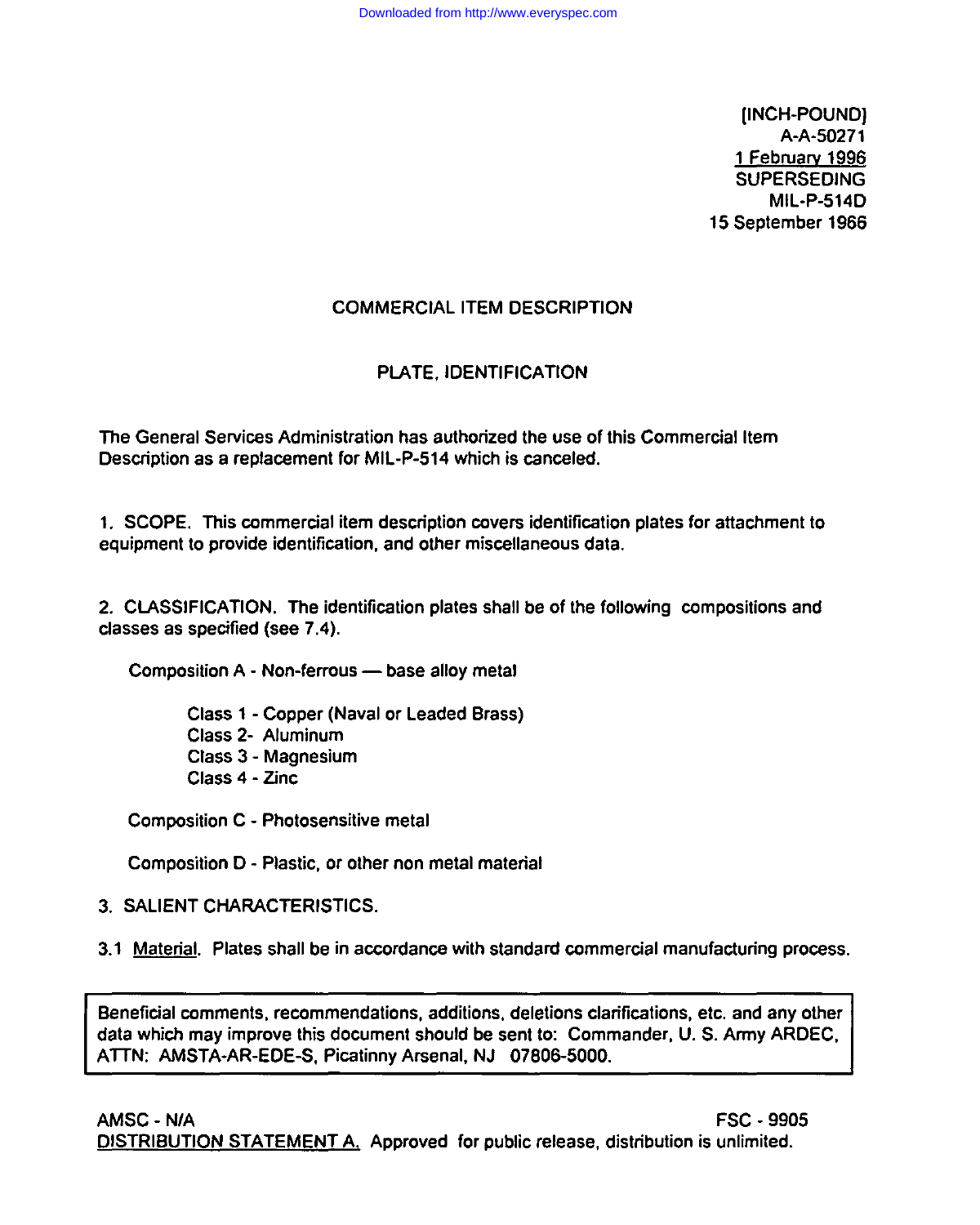#### *A-A-50271*

## 3.2 Format.

**3.2.1 Plate size. Unless otherwise specified (see 7.4), plate size and thickness shall be the manufacturer's standard sizes as applicable for the unit.**

**3.2.2 CoPv on date. Copy matter inscribed on plates shall be as specified in the contract, or purchase order.**

**3.2.3 Tvpe of coDy. Lettera shall be capitals and numbers shall be Arabic, of AKemate Gothic No. 2 or equivalent type face.**

**3.2.4 ADDliCStiOnof cxmy. Individual characters shall be continuous. Border width shall be the same all around except in corners The backside of all plates shall be smooth and solid. On all plates, except aluminum base alloy and photosensitive plates, all lines, letters, numerals, and other characters shall be depressed leaving all lines, letters, bordera, numerals, and other characters in raised retief (raised or positive etched). Except for depressed backgrounds or depressed or raised copy the front of the plate shall be smooth. On aluminum-base alloy and photosensitive plates, all copy shall be applied as to produce either a smooth surface or with mpy sunken, etched or in raised relief.**

**3.2.5 ~. The predominating color added to the metal plate shall conform to Table 1,except that red shall not be used on red bronze, nor yellow on yellow brass. Under no circumstances shall red or yellow be used on other than danger and caution plates. Unless othemvise specified all sunken copy or depressed areas (excepting metal die stampings unique to each individual plate) shall be tilled with an enamel compound conforming to lT-E489. Filled lettering shall be white or black, whichever affords the greatest contrast with the background, except on radiation warning plates, which shall have magenta copy on a yellow background.**

| <b>Plate</b>                            | Predominating<br>Color | <b>FED-STD-595</b> |
|-----------------------------------------|------------------------|--------------------|
|                                         |                        |                    |
| Danger                                  | Red <sup>*</sup>       | 11136 or 11105     |
| Caution, warning,<br>and radiation**    | Yellow                 | 13655 or 13538     |
| <b>Safety instructions</b>              | Green                  | 14187              |
| <b>Direction Indicators</b><br>(arrows) | <b>Black</b>           | 17038              |
| Informational notices                   | Blue                   | 15102              |
| All others                              | <b>Black</b>           | 17038              |

|  |  | <b>TABLE I. Colors of Plates</b> |
|--|--|----------------------------------|
|--|--|----------------------------------|

**" Use yellow where red or low level illumination is to be used.**

**"" Radiation warning plates only shall show symbols and lettering in Magenta No. 17142**

**3.2.6 m. The smooth surfaces of plates shall have a satin** *or* **a matte finish to minimize reflection.**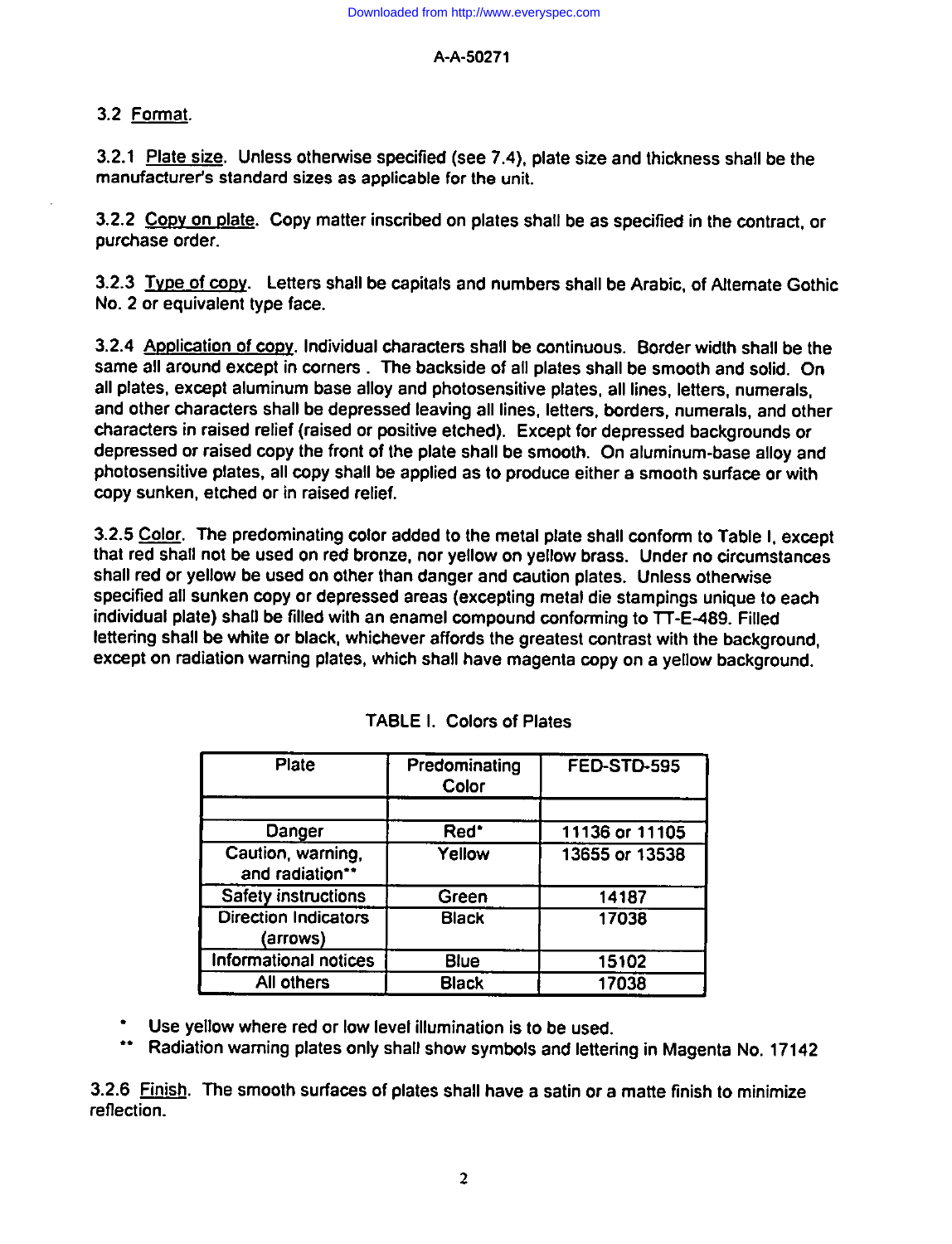## A-A-50271

3.3 Protective coating. Metal plates shall be given a protective coating.

**fourary <b>four c four c holes c holes c c inte inc inc inter or** *included <b>inter interate <b>inter. <i>interate <b>interate interate <i>interate <b>interate interate interate interate i* four corners with holes not less than 1/8 inch or more than 3/16 inch in diameter.

**2.5 Performance.** All plates except photosensitive plates shall be resistant to thermal shock, **corrosion solvent and fading from solar radiation. Photosensitive plates shall conform to the** permanency requirements of GG-P-455.

**3.6** Resistance to thermal shock. The copy on the finished plate shall be legible and the plate **defects hall show no evidence of cracking, splitting, wrinkling, warping, or other injurious** defects after being subjected to the test specified in 2.7.1.

**174 heating 175 h 175 Conducts Conducts of a o** *n* **e o** *n* **a h o** *n n n n n n n n n n n n n n n n n n n n n*  $t$  **temperature** of 175 F. for a period of 3 hours. The sample shall then be immediately **hadle houra houra conformance** *and* **maintained** at a temperature of -65 F, for a period of one hour. This procedure shall be immediately repeated and the plates examined for conformance.

**a.7** Resistance to corrosion. Finished plates shall show no evidence of corrosion on either side after being subjected to a 150-hour salt-spray test in accordance with ASTM B117.

**3.8** Resistance to solvent. The copy on the finished plates shall be legible after being subjected to the solvents specified in MIL-STD-202, method 215.

**3.9 Resistance to weathering. After being subjected to weather tests (see 3.9.1), a plate shall 5how no appreciable change in color, clarity or legibility when compared with an original plate. The term, "appreciable change in color" shall mean a change that is immediately noticeable** when the tested specimen is compared with the standard chip with the same color.

**3.9.1 Weather test.** The finished item mounted to a test surface shall be exposed to a flaming carbon arc at a distance of approximately 18 inches for a period of 50 hours. The carbon used shall operate on a current of 50 to 60 amperes. A spray shall be adjusted so that the plate is sprayed with water for approximately 20 minutes of each 2 hours exposure.

**3.10** Workmanship. The quality of workmanship shall be in accordance with the requirements **n**  $\alpha$  **s h h s s s h s** *n* **s h e** *n* **e** *n* **e** *n* **e** *n* **e** *n* **e** *<b> e <i>n* **e** *<b> e <i>n* **e** *<b> e <i>n* **e** *<b> e <b> e <i><b> e <b> e <i><b>* markings. Plates shall have smooth edges and shall be free from burrs and sharp edges or projections.

**4.1 Recovered materials. The offeror/contractor is encouraged to use recovered materials to** the maximum extent practicable, in accordance with paragraph 23.403 of the Federal Acquisition Regulation (FAR).

**5.1 Contractor certification. The contractor shall certify and maintain substantiating evidence** that the product offered meets the salient characteristics of this Commercial Item Description.